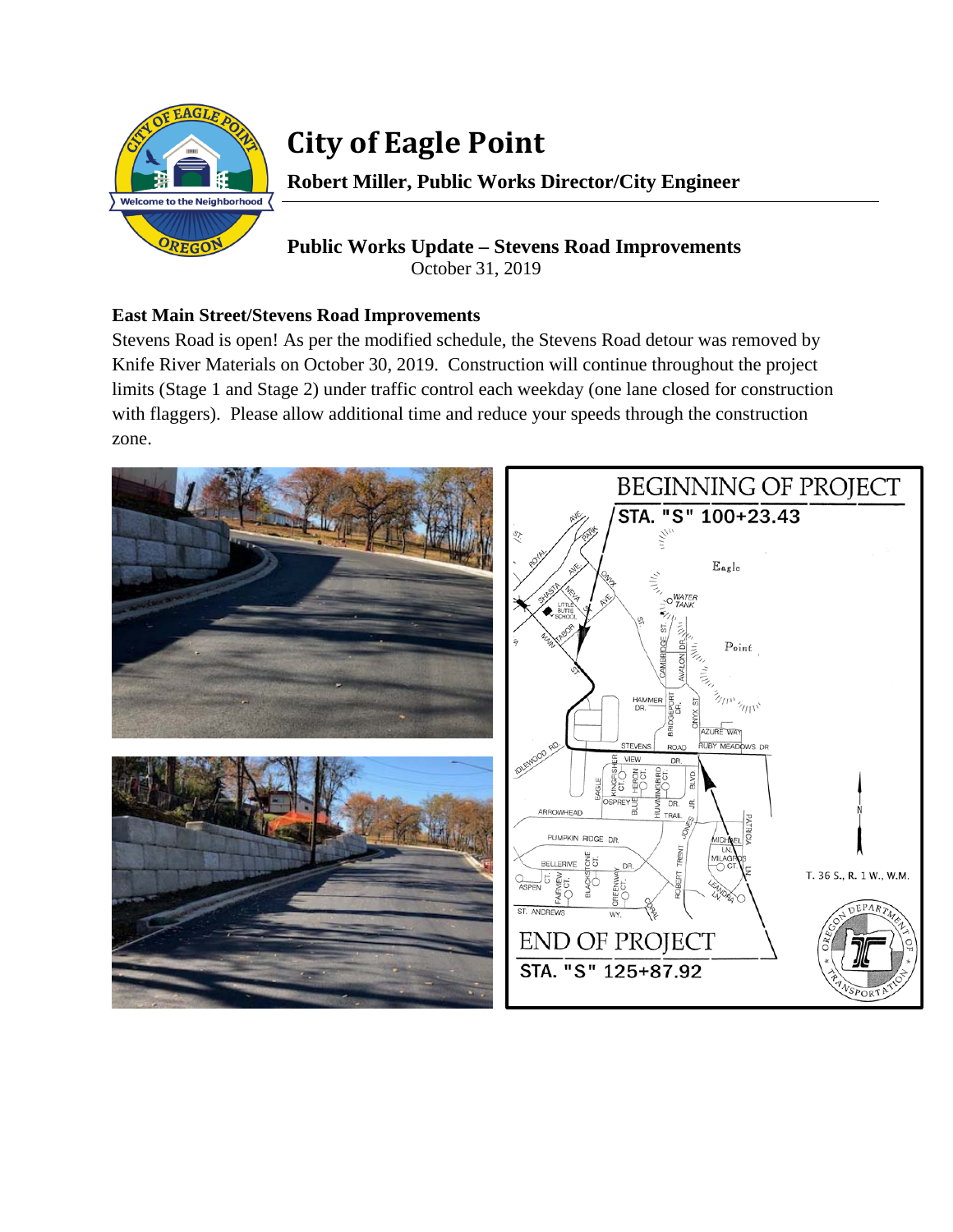

Base paving was completed for Stage 1.



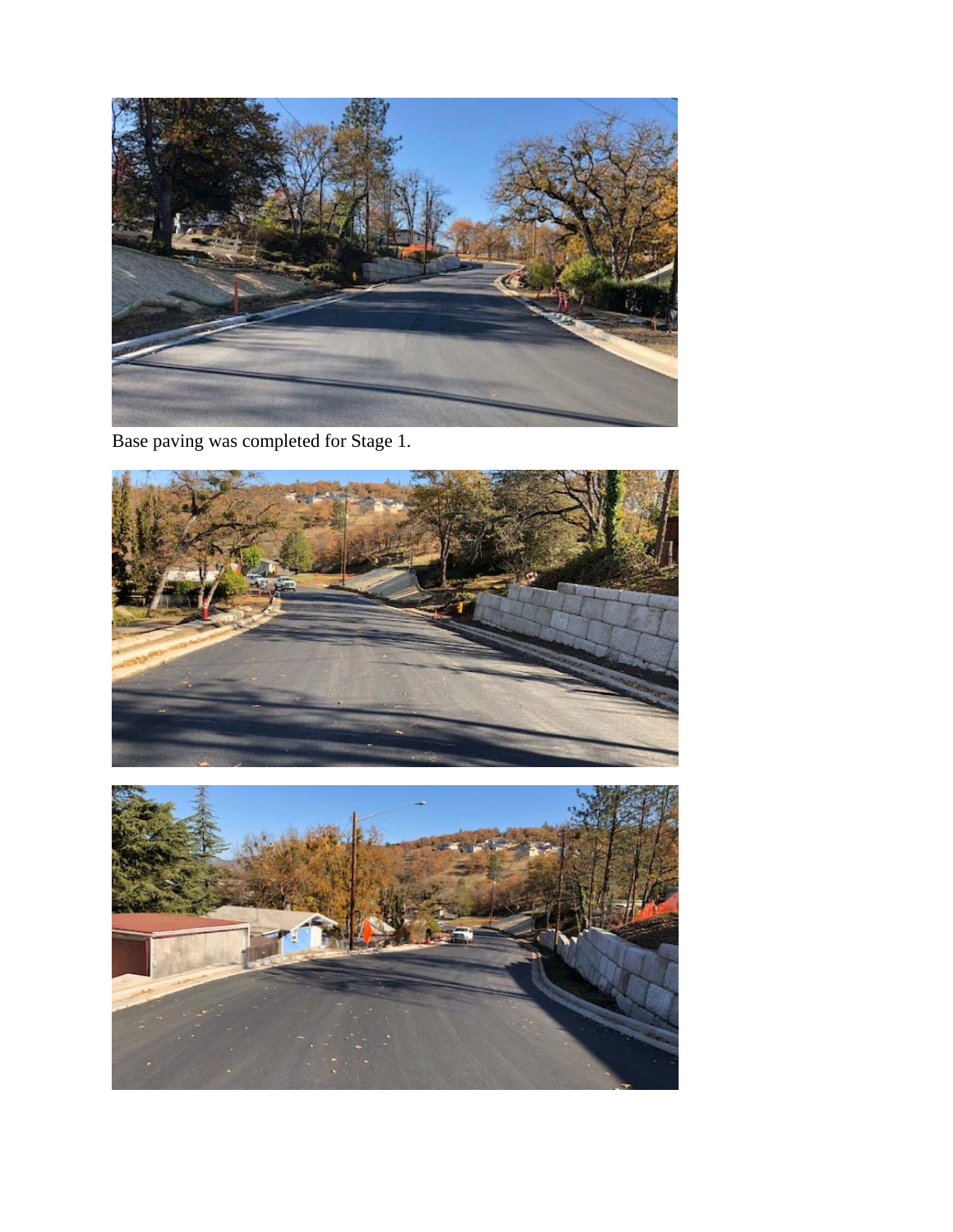



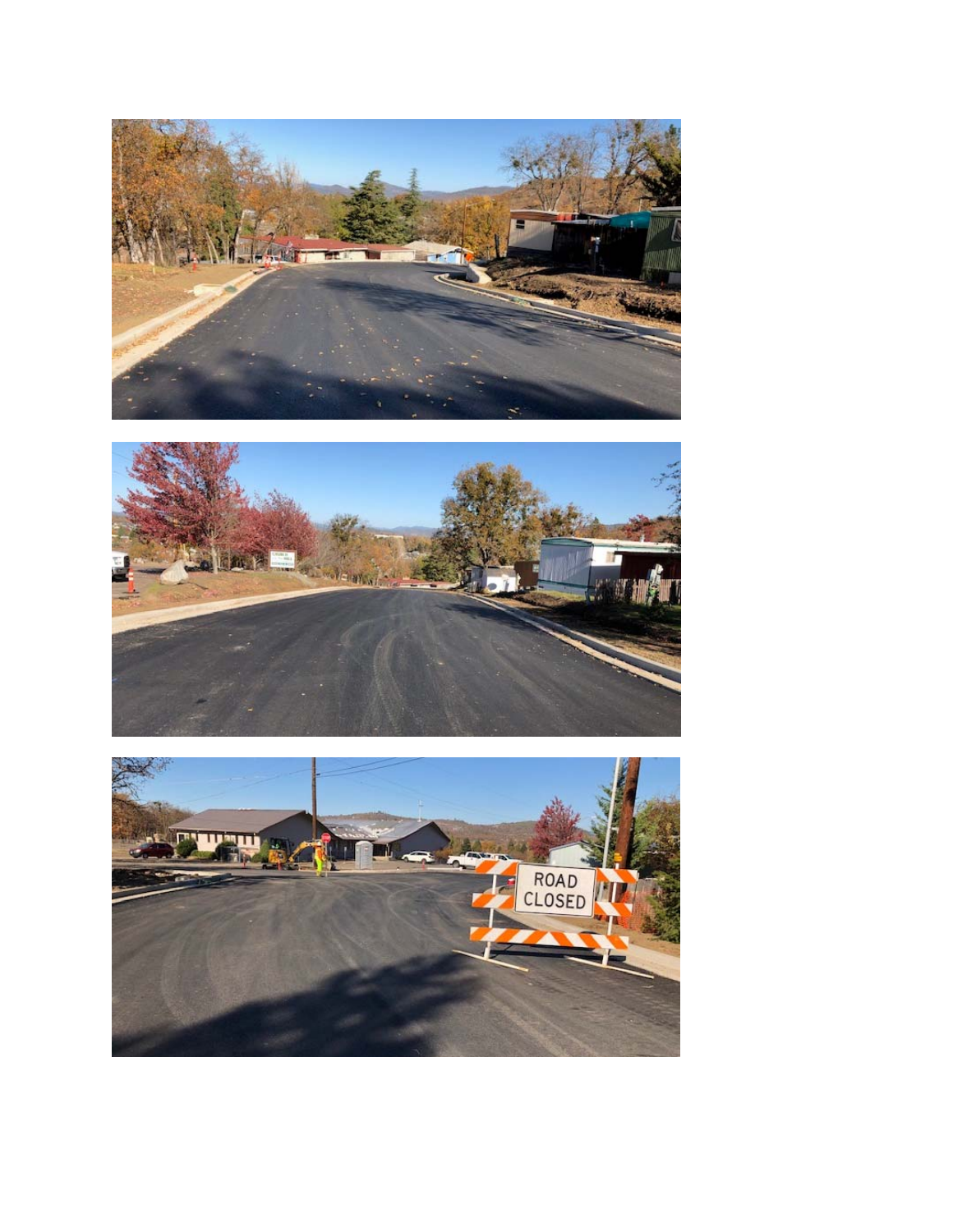

Widening for Stage 2 continues (Idlewood Drive to Robert Trent Jones Boulevard).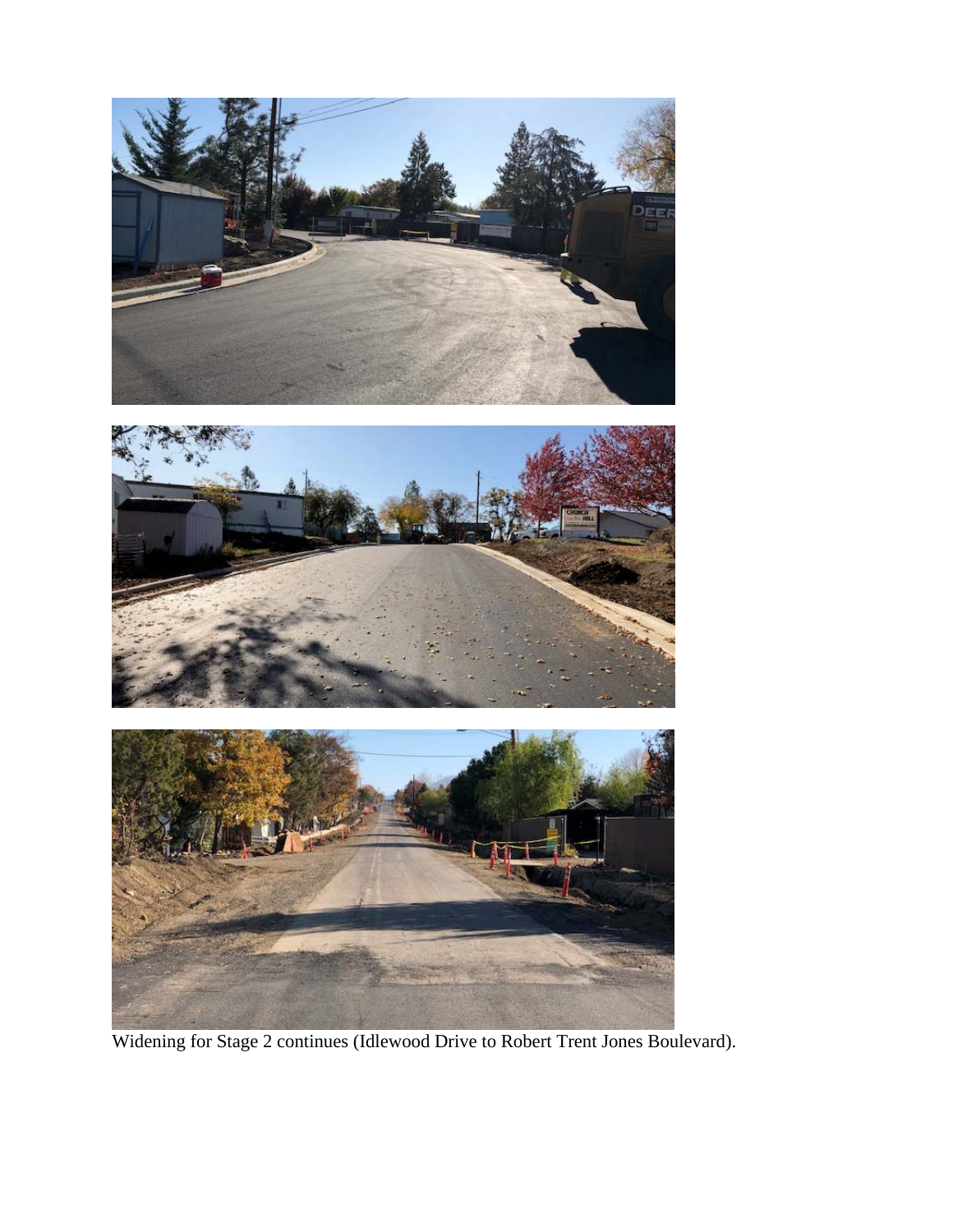

Conduit installation for new lighting.



Driveway preparation is underway.



Temporary striping is scheduled for Monday, November 4, 2019.